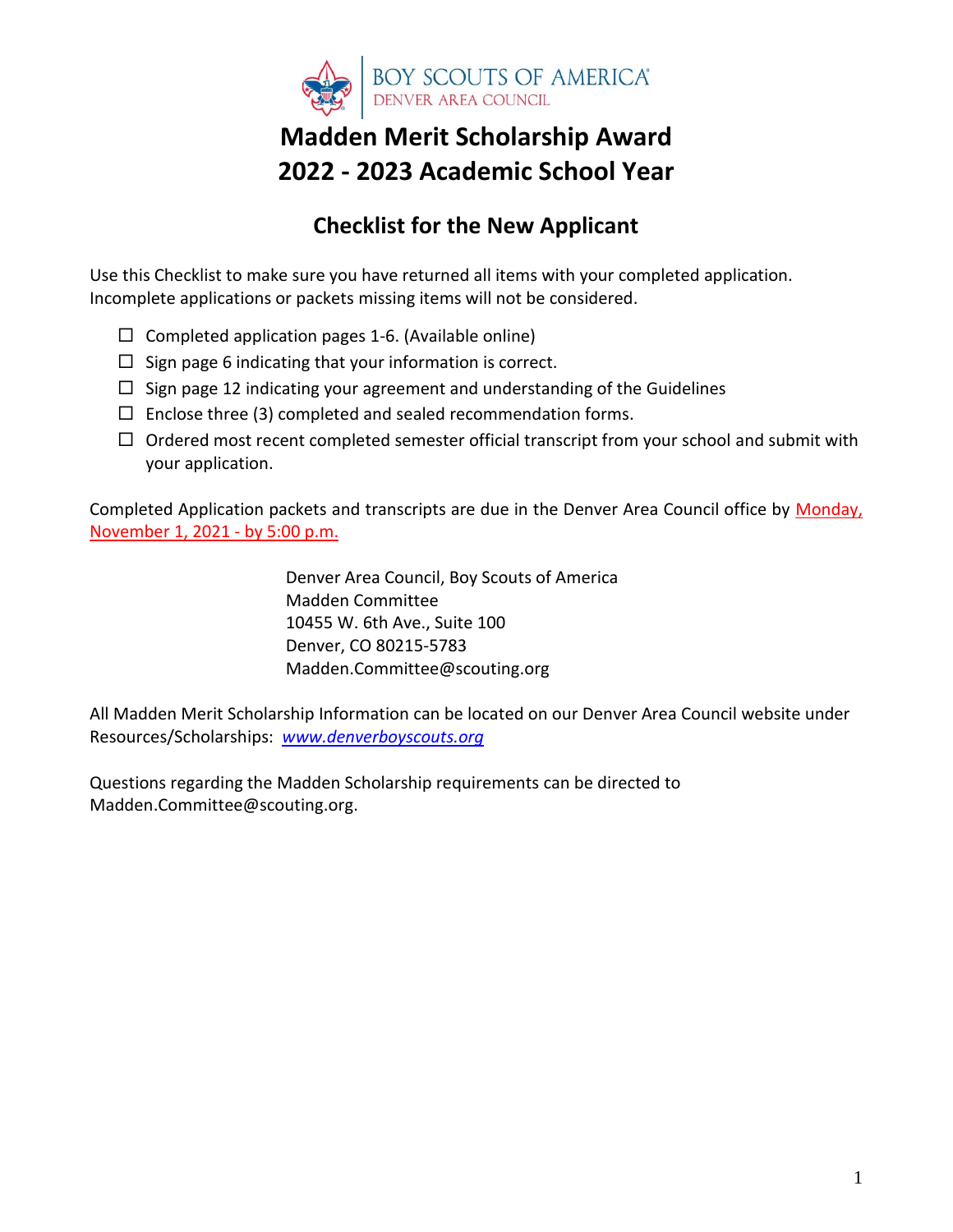

# **APPLICATION Madden Merit Scholarship 2022 - 2023 Academic School Year**

(Completed Application Packet is **due on Monday, November 1, 2021** by 5:00 p.m.)

#### **APPLICANT INFORMATION:**

**Name in Full:** (**PLEASE TYPE or PRINT LEGIBLY. Do not use initials or abbreviations.)**

| Last Name                                                                |                  | First                              | Middle    |
|--------------------------------------------------------------------------|------------------|------------------------------------|-----------|
| Male                                                                     | Female           | <b>DOB</b>                         |           |
|                                                                          |                  | Date                               |           |
| Number and Street                                                        |                  |                                    |           |
|                                                                          |                  |                                    |           |
| City                                                                     |                  | State                              | $Zip +4$  |
| Mailing Address while attending College (valid through _______________): |                  | Date                               |           |
| Number and Street                                                        |                  |                                    |           |
| City                                                                     |                  | State                              | $Zip + 4$ |
| <b>CONTACT INFORMATION:</b>                                              |                  |                                    |           |
| Home Phone:                                                              |                  |                                    |           |
| Cell Phone:                                                              |                  |                                    |           |
| Email Address:                                                           |                  |                                    |           |
| Parents' Email Address:                                                  |                  |                                    |           |
| I am currently registered with BSA:                                      |                  |                                    |           |
|                                                                          |                  |                                    | Council.  |
| Are you an Eagle Scout? _                                                | ________________ | If yes, what year did you earn it? |           |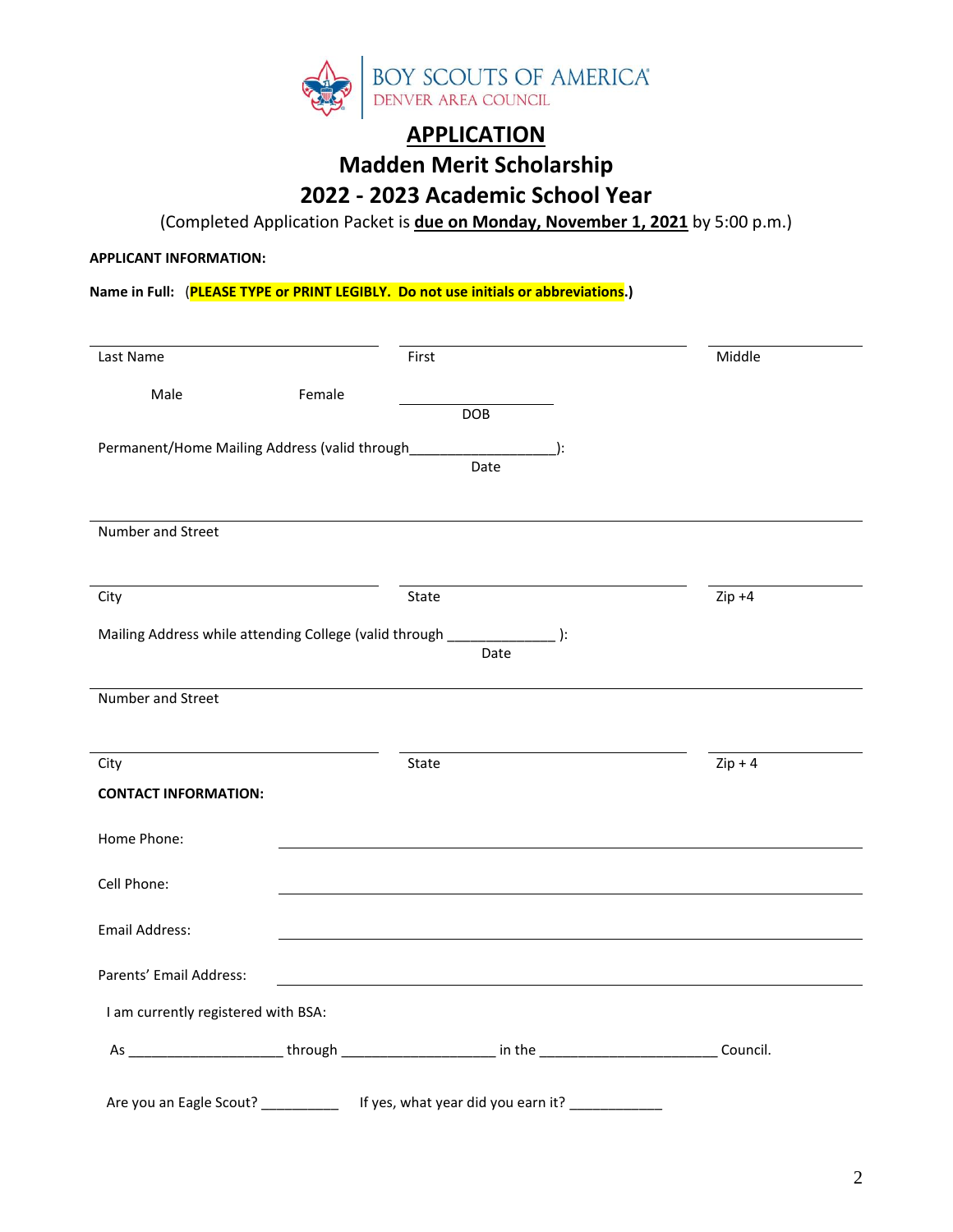

#### **Number of Summers on Camp Staff**

| Year                                        | Camp                                                                             |                | <b>Position</b> |      |  |  |
|---------------------------------------------|----------------------------------------------------------------------------------|----------------|-----------------|------|--|--|
|                                             |                                                                                  |                |                 |      |  |  |
|                                             |                                                                                  |                |                 |      |  |  |
|                                             |                                                                                  |                |                 |      |  |  |
|                                             |                                                                                  |                |                 |      |  |  |
|                                             |                                                                                  |                |                 |      |  |  |
| <b>HIGH SCHOOL INFORMATION</b>              |                                                                                  |                |                 |      |  |  |
|                                             |                                                                                  |                |                 |      |  |  |
| GPA:                                        | Semester GPA of _____________on a scale of ___________                           |                |                 |      |  |  |
|                                             | Adjusted GPA on a 4.0 scale ___________                                          |                |                 |      |  |  |
|                                             | Current Class Rank _____________ out of_______________ students                  |                |                 |      |  |  |
|                                             | I am currently a High School Senior and will graduate: _________________________ |                |                 |      |  |  |
| Month<br>Year                               |                                                                                  |                |                 |      |  |  |
| I have graduated from High School:<br>Month |                                                                                  |                |                 | Year |  |  |
|                                             |                                                                                  |                |                 |      |  |  |
| Test Scores:                                | ACT Test Score ___________                                                       | SAT Test Score |                 |      |  |  |
| GED Information (if applicable):            |                                                                                  |                |                 |      |  |  |
|                                             |                                                                                  |                |                 |      |  |  |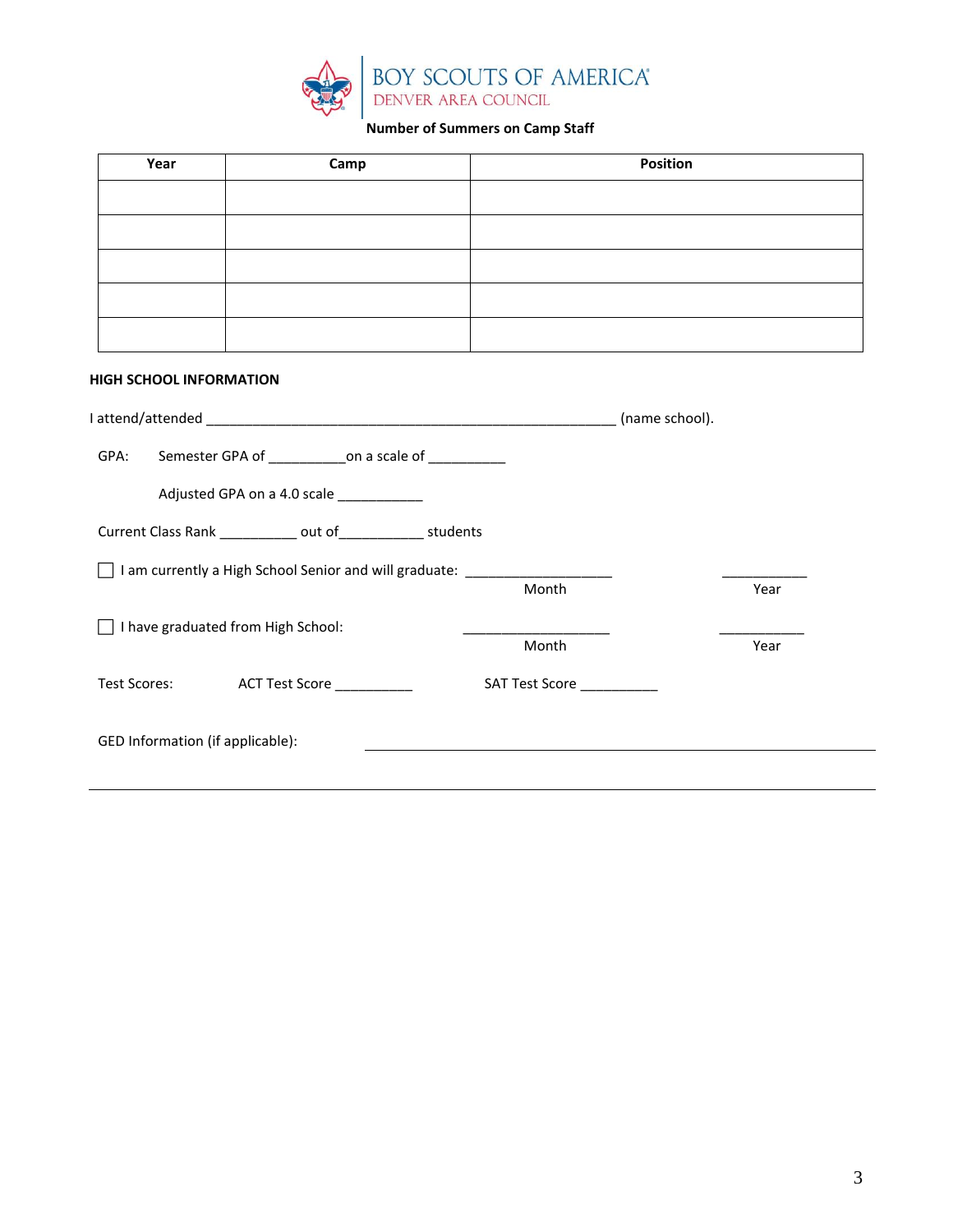

| <b>COLLEGE INFORMATION</b> (if applicable) |  |
|--------------------------------------------|--|
|--------------------------------------------|--|

| I am currently<br>attending        |       |               |                                                       |  |
|------------------------------------|-------|---------------|-------------------------------------------------------|--|
| Majoring in                        |       | With a GPA of | <u> 1980 - Jan Stein Berlin, amerikansk politiker</u> |  |
| Expected<br><b>Graduation Date</b> |       |               |                                                       |  |
|                                    | Month |               | Year                                                  |  |
| <b>Future Plans</b>                |       |               |                                                       |  |
| Possible college<br>majors:        |       |               |                                                       |  |
| Possible career<br>interest(s):    |       |               |                                                       |  |
|                                    |       |               |                                                       |  |
|                                    |       |               |                                                       |  |
|                                    |       |               |                                                       |  |
|                                    |       |               |                                                       |  |

If you are still in high school, list the colleges (both in state and out-of-state) to which you are applying. Indicate application status as *Pending, Accepted, Waiting List or Other.*

| <b>COLLEGE</b> | <b>STATUS</b> | <b>COLLEGE</b> | <b>STATUS</b> |
|----------------|---------------|----------------|---------------|
|                |               |                |               |
| <b>COLLEGE</b> | <b>STATUS</b> | <b>COLLEGE</b> | <b>STATUS</b> |
|                |               |                |               |
| <b>COLLEGE</b> | <b>STATUS</b> | <b>COLLEGE</b> | <b>STATUS</b> |
|                |               |                |               |
| <b>COLLEGE</b> | <b>STATUS</b> | <b>COLLEGE</b> | <b>STATUS</b> |
|                |               |                |               |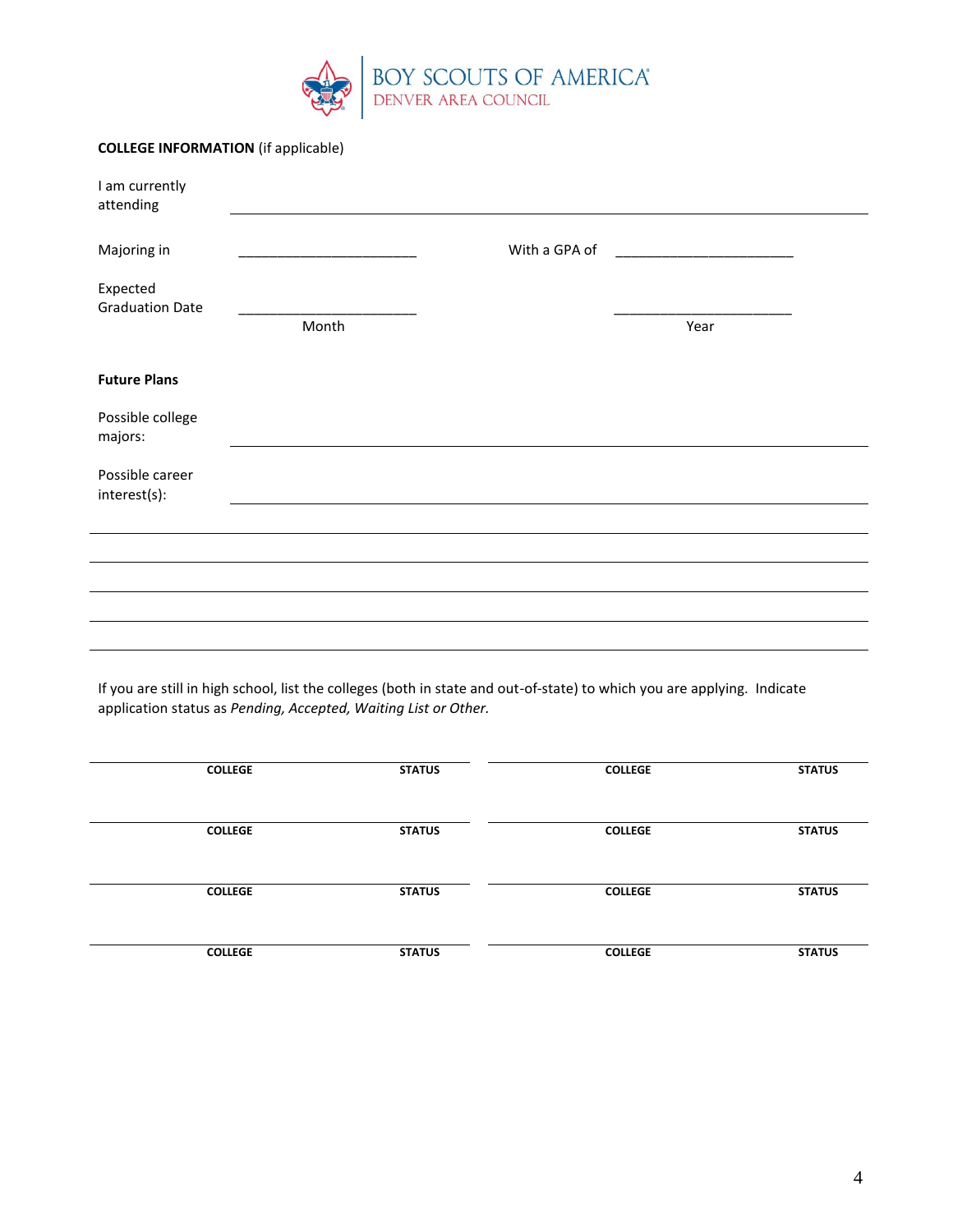

**Activities:** Please list your principal extracurricular activities for the past four years. Be as detailed and clear as possible within the format provided.

| <b>SCHOOL ORGANIZATIONS &amp; CLUBS:</b>                                                                         |          |                      | YEARS(s)          |                   | POSITIONS/TITLES HELD                                                           |
|------------------------------------------------------------------------------------------------------------------|----------|----------------------|-------------------|-------------------|---------------------------------------------------------------------------------|
|                                                                                                                  |          |                      |                   |                   |                                                                                 |
|                                                                                                                  |          |                      |                   |                   |                                                                                 |
|                                                                                                                  |          |                      |                   |                   |                                                                                 |
| THE ARTS: (MUSIC, WRITING, DRAMA, VISUAL<br>ARTS, ETC.)                                                          |          |                      | YEARS(s)          |                   | SPECIFIY INSTRUMENTS PLAYED, PUBLICATIONS,<br>ART MEDIA, LEADERSHIP ROLES, ETC. |
|                                                                                                                  |          |                      |                   |                   |                                                                                 |
|                                                                                                                  |          |                      |                   |                   |                                                                                 |
|                                                                                                                  |          |                      |                   |                   |                                                                                 |
| <b>ATHLETICS:</b>                                                                                                |          |                      | YEARS(s)          |                   | POSITIONS/TITLES HELD                                                           |
|                                                                                                                  |          |                      |                   |                   |                                                                                 |
|                                                                                                                  |          |                      |                   |                   |                                                                                 |
| <b>SCOUTING SERVICE &amp; COMMUNITY</b><br><b>ORGANIZATIONS: (SCOUTING, VOLUNTEER</b><br>WORK, CHURCH, 4H, ETC.) |          |                      | YEARS(s)          |                   | CONTRIBUTIONS, LEADERSHIP POSITIONS HELD,<br>ACTIVITIES, ETC.                   |
|                                                                                                                  |          |                      |                   |                   |                                                                                 |
|                                                                                                                  |          |                      |                   |                   |                                                                                 |
|                                                                                                                  |          |                      |                   |                   |                                                                                 |
| (POSITION, NATURE OF WORK)                                                                                       | YEARS(s) | <b>SUMMER</b><br>JOB | <b>HOURS/WEEK</b> | <b>WEEKS/YEAR</b> | DUTIES, LEADERSHIP, COMMENTS                                                    |
|                                                                                                                  |          |                      |                   |                   |                                                                                 |
|                                                                                                                  |          |                      |                   |                   |                                                                                 |
| <b>WORK EXPERIENCE:</b>                                                                                          |          | <b>CHECK IF</b>      |                   |                   |                                                                                 |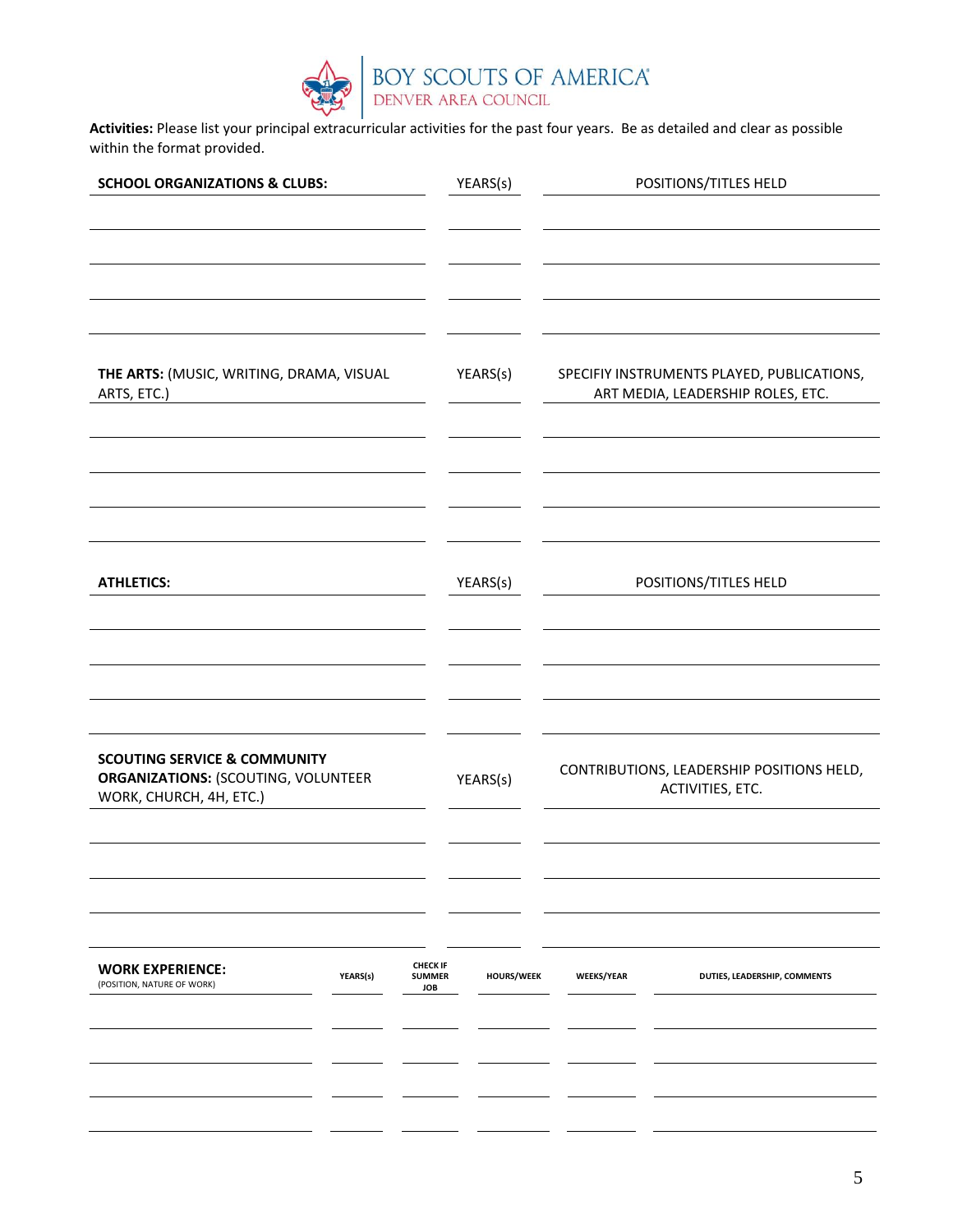

| <b>MAJOR AWARDS AND HONORS:</b>                                   | YEAR(s)  |                            | <b>MAJOR AWARDS AND HONORS</b> | YEAR(s) |
|-------------------------------------------------------------------|----------|----------------------------|--------------------------------|---------|
|                                                                   |          |                            |                                |         |
| <b>OTHER: (TRAVEL, SPECIAL SUMMER</b><br>PROGRAMS, HOBBIES, ETC.) | YEARS(s) | <b>TIME</b><br>COMMITTMENT | LEADERSHIP, COMMENTS           |         |
|                                                                   |          |                            |                                |         |
|                                                                   |          |                            |                                |         |
|                                                                   |          |                            |                                |         |
|                                                                   |          |                            |                                |         |
|                                                                   |          |                            |                                |         |
|                                                                   |          |                            |                                |         |
| Applicant Signature                                               |          |                            | Date                           |         |
| Parent Signature<br>(Required for Student under 18)               |          |                            | Date                           |         |

The Madden Scholarship Review Committee will review all applications and select finalists. All applicants will be notified of their status by December 1, 2021

Finalists will interview in person at the Denver Area Council office, Tuesday, January 4, 2022, and acknowledge availability to interview in person on that date.

The Madden Scholarship Selection Committee will conduct interviews. The committee is comprised of Denver Area Council Board Members and selected community leaders. Applicants should look sharp and dress in full Scout uniform or professional, interviewing attire.

Scholarship finalists will be notified of their selection status by March 30, 2022.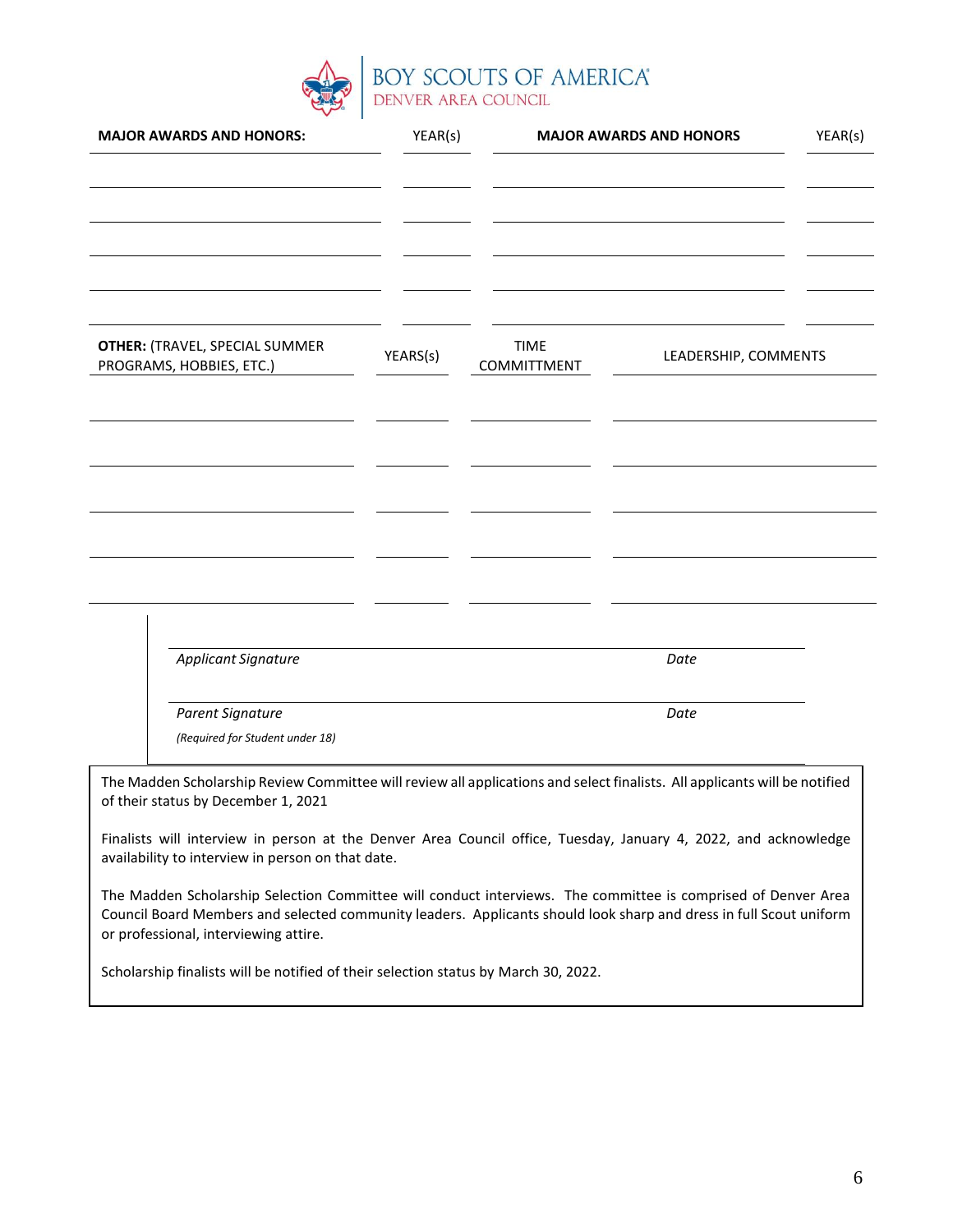

THIS PAGE LEFT BLANK INTENTIONALLY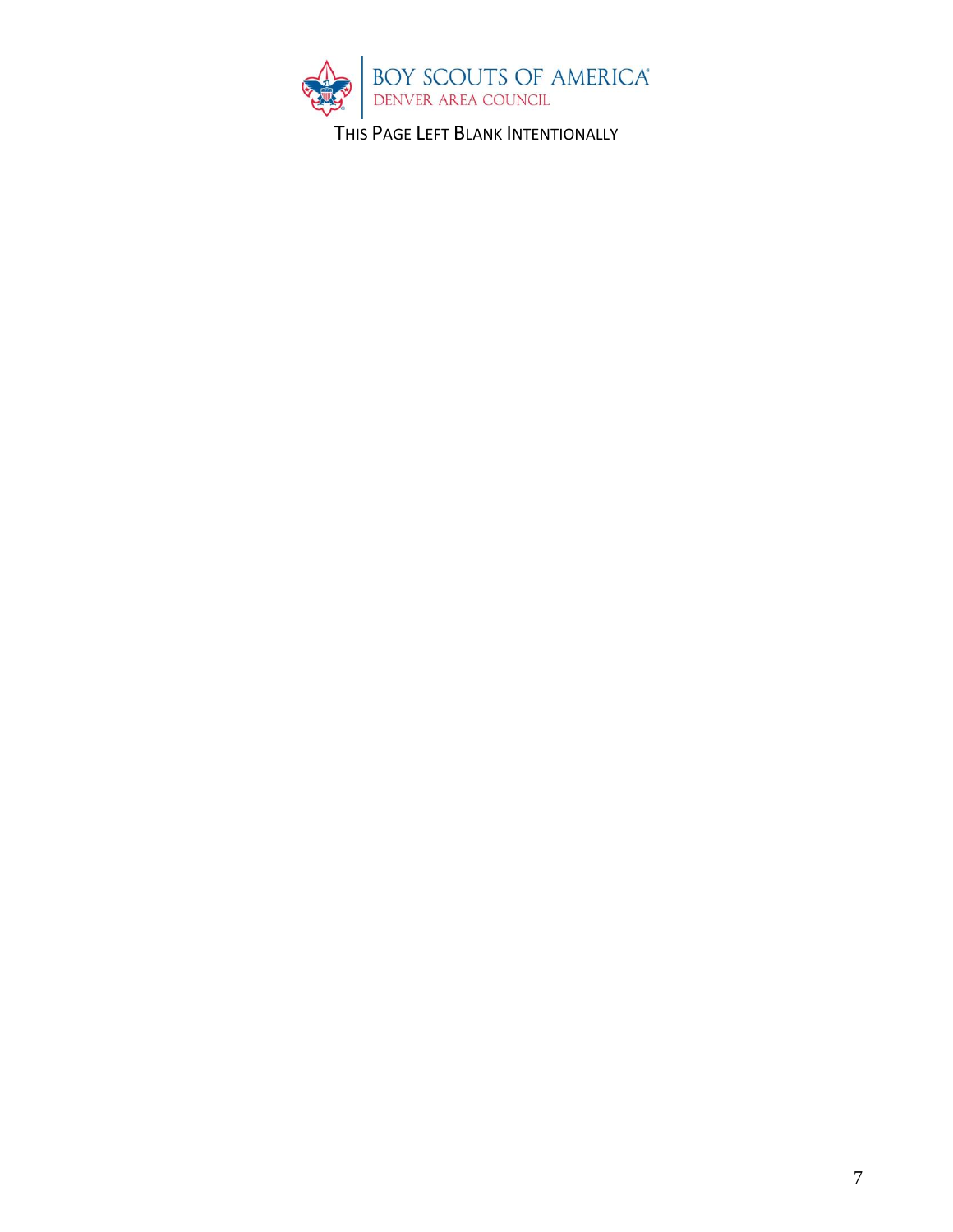

THIS PAGE LEFT BLANK INTENTIONALLY

# **Madden Merit Scholarship Award Fall 2020 – Spring 2021 Academic School Year Fall 2021 – Spring 2022 Academic School Year**

**The John and Marjorie Madden Merit Scholarship** (Madden) was established by John and Marjorie Madden to ensure the highest quality and continuity of staff members for the Denver Area Council (DAC) camps. The scholarship is awarded annually to selected Boy Scouts of America (BSA) registered members of the DAC camp staff who meet the requirements. Merit-based consideration is given for camp service, community involvement, academic ability, creativity of service, demonstrated leadership, and personal initiative.

**This is a competitive scholarship. To be eligible to receive this award, you must fully complete the Madden Application and meet all six requirements and be awarded the Madden from the Madden Scholarship Committee (Committee).**

**All Madden forms can be found on our Denver Area Council website:** [www.denverboyscouts.org](http://www.denverboyscouts.org/) under Camping/Madden Scholarship.

## **Madden Contacts:**

Madden Merit Scholarship Committee [Madden.Committee@scouting.org](mailto:Madden.Committee@scouting.org)

Madden Merit Scholarship **Staff Advisor**: Dave Whitner [dave.whitner@scouting.org,](mailto:dave.whitner@scouting.org) 720-266-2101

Madden Merit Scholarship **Administrator**: JoLynne Conrad [jolynne.conrad@scouting.org,](mailto:jolynne.conrad@scouting.org) 720-266-2143

#### **Madden Mailing Address for all correspondence - application packages:**

Denver Area Council – Madden Committee 10455 W. 6th Avenue, Suite 100 Denver, CO 80215-8753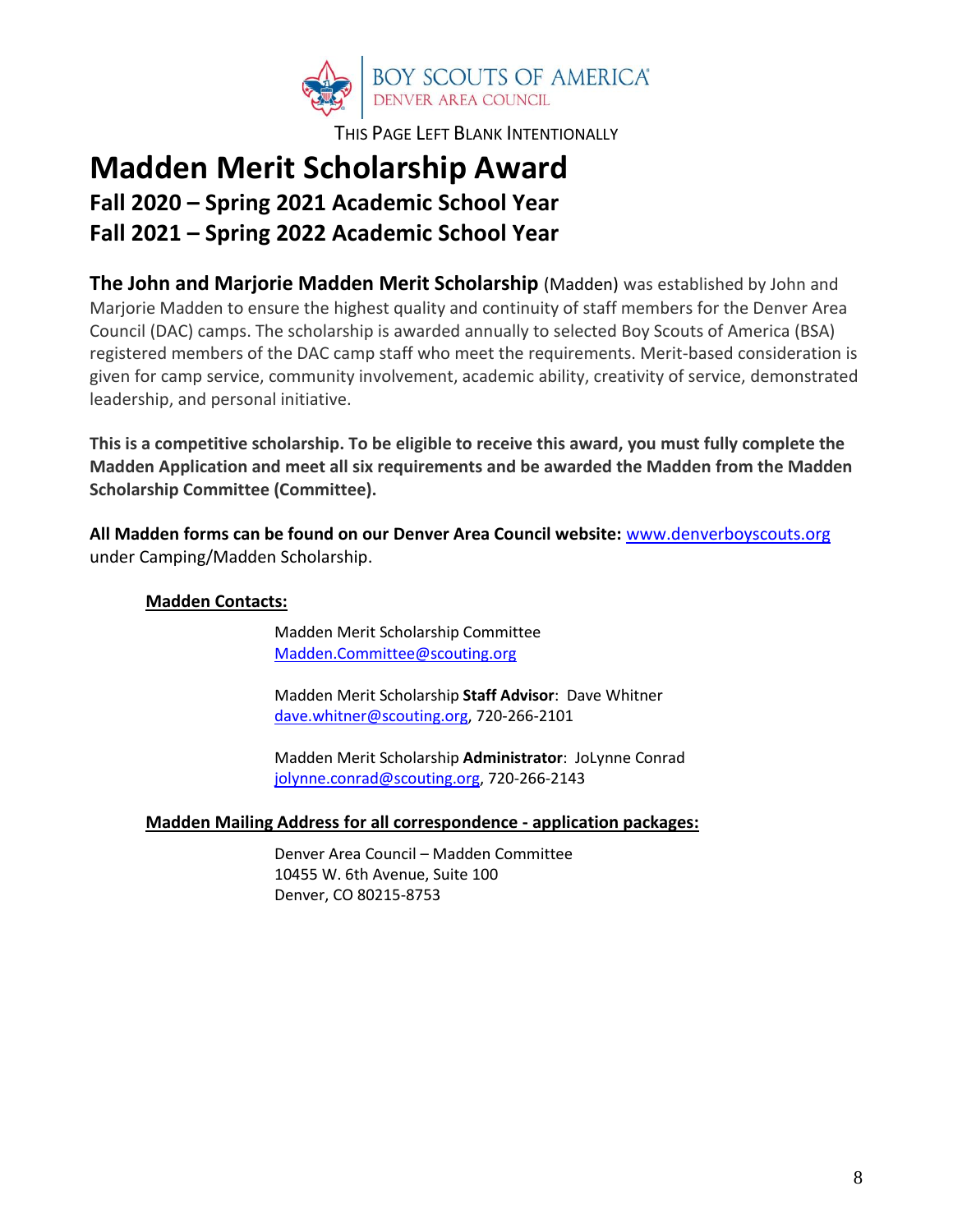

## **General Information**

- Awards of up to \$5,000 will be made per academic year. Once approved, \$5,000 will be awarded per scholar, contingent upon meeting all the requirements. The Madden is valid for up to eight semesters, \$20,000 or graduation from a 4-year undergraduate program, **whichever comes first**.
- Certain senior management positions are eligible to receive an additional \$1,000 per the current academic year. Applicants can learn more about these positions through the DAC Camping Director. The positions receiving this additional amount are evaluated annually by the Committee, are subject to change and are posted on the DAC website at [www.denverboyscouts.org](http://www.denverboyscouts.org/) prior to the summer camp hiring season. Senior management positions must continue to be held to continue receiving the additional tuition.
- Scholars must be enrolled at an IPEDS accredited institution. The Madden may also be used for education at a recognized trade school leading to a professional certification or licensure upon approval by the Committee.
- Funds are distributed directly to institutions in two equal payments for respective semesters. Funds must be used for tuition, room and board, and books for the academic school year. At no time will funds be distributed to a Scholar.
- The Madden is non-taxable according to the Internal Revenue Service. If they are deemed taxable by this entity, all taxes due are the responsibility of the recipient, including, but not limited to: FICA, Local, State and Federal taxes. Please contact your tax advisor for additional information.
- The Madden is merit-based, and applicants enter an objective and subjective competitive application process as prescribed by the Committee which is based on employment and academic history.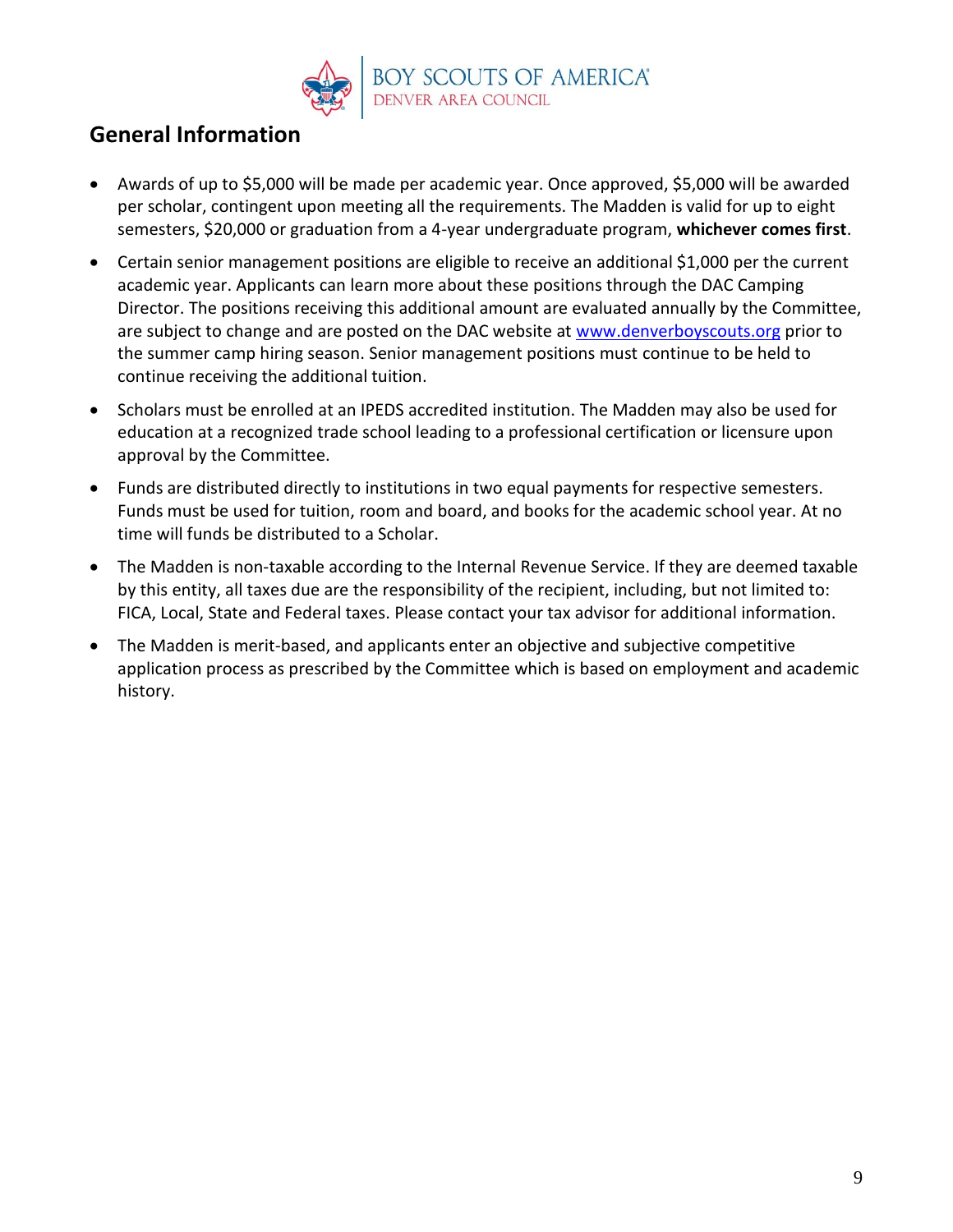

## **Scholarship Requirements**

## **REQUIREMENT I – BSA Membership \_\_\_\_\_\_** (initial)

Applicants and Scholars must be a registered member of the BSA. Membership in the BSA must be maintained throughout the entire scholarship period.

It is the expectation that a Scholar will always uphold the Scout Oath and Scout Law and in all situations. Scholars are a representative of the DAC and will be held accountable for their actions throughout the scholarship period.

#### **REQUIREMENT II – Application and Scholarship Renewal Materials \_\_\_\_\_\_** (initial)

- Application packets are due November 1 of the current year or the next business day following that date if it is a weekend or holiday. Applicants must be under the age of 26 by November 1 of the current year to be eligible to apply.
- Scholarship Renewal packets are due June 15 of the current year or the next business day following that date if it is a weekend or holiday.

## **REQUIREMENT III – Academic Progress \_\_\_\_\_\_** (initial)

Applicants and Scholars must have a semester Grade Point Average (GPA) of 2.85 to apply and must be maintained through the entire scholarship**.** Transcripts must be postmarked to the DAC by December 31**st** of the current year for the upcoming Spring semester and June 15th of the current year for the upcoming Fall semester.

Only official transcripts will be accepted. If a transcript is **NOT** received in the DAC office, Scholars will **NOT** receive a tuition check.

In addition, Scholars must maintain a status of full-time student per their university guidelines; if at any time the credit hours on the scholar's transcript go below 12 credit hours, the Madden will be immediately revoked.

Tuition checks are issued on or about **September 15 and January 15** of the current year and not in conjunction with a schools billing cycle. A check will only be issued once the official transcript is received at the DAC office. If at any time receipt of a transcript goes beyond 45 days of the above stated deadline, the current tuition check will be forfeited, and appropriate actions will be taken to remove the Scholar from the Madden program.

If at any time, the Scholar is placed on educational or college probation FOR ANY REASON, the Madden will be immediately revoked.

It is highly recommended that the Scholar contact their Financial Aid office regarding receipt of their tuition check prior to contacting the DAC. Many times, checks are held in the Financial Aid office beyond the control of the DAC. Checks are requested on a weekly basis after stated transcript deadlines. Check requests are processed accordingly to DAC guidelines and are subject to authorization and approval by the Council Scout Executive and can take up to 10-15 days to process. Delay in providing the Council office with an official transcript and other required information on the deadlines stipulated, delays the processing and timely receipt of a check.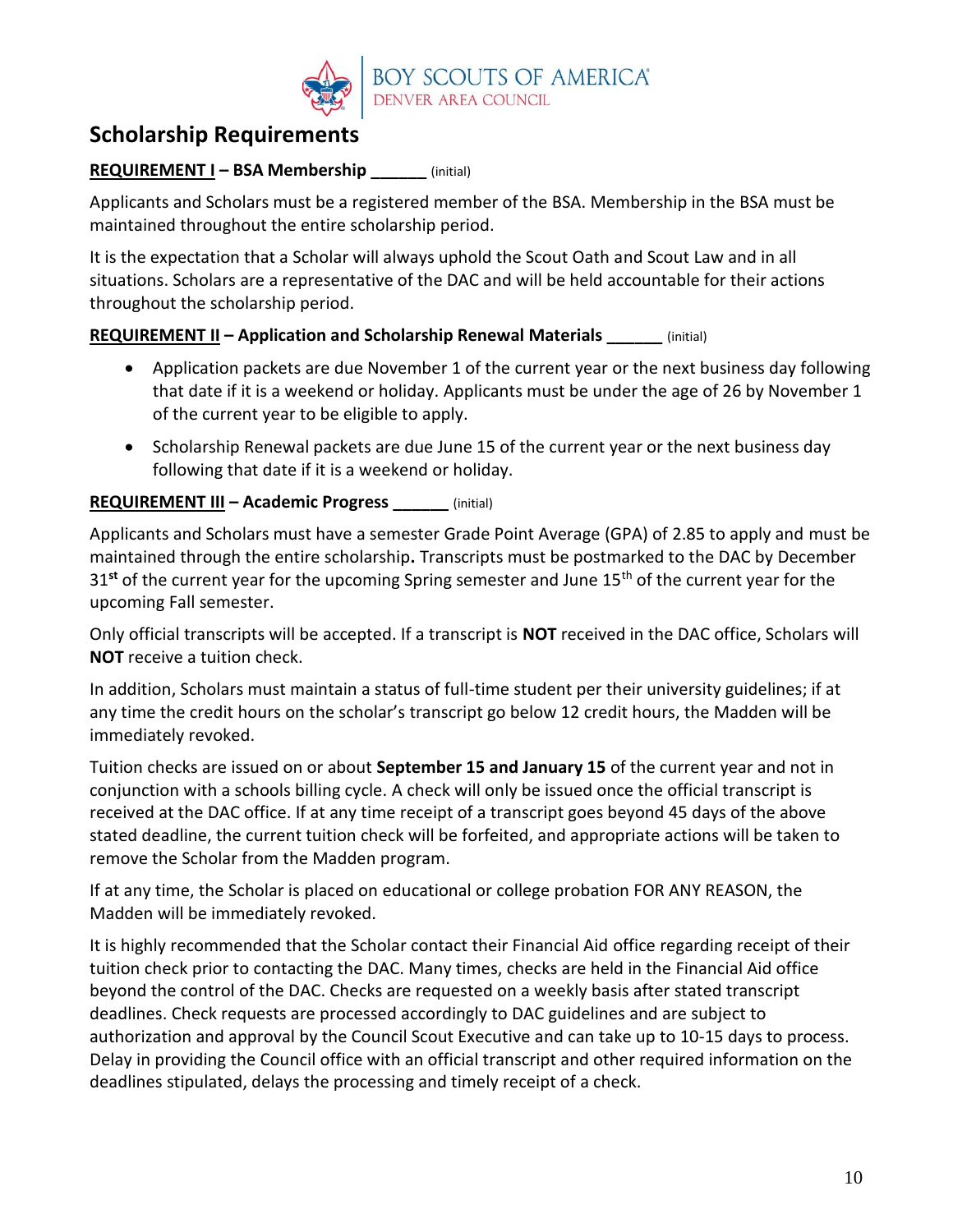

## **REQUIREMENT IV – Camp Staff Employment \_\_\_\_\_** (initial)

Applicant must be employed as a DAC camp staff member for at least two (2) summers prior to application, one of which must be the summer immediately preceding application. Scholars are required to work each summer during the Madden. If a Scholar resigns or is terminated, they are immediately removed from the Madden.

## **REQUIREMENT V - Additional Obligations \_\_\_\_\_** (initial)

## Section A – Evaluations and Recommendations

Applicants and Scholars must request a Camp Director Evaluation from their current DAC Camp Director and/or their designee, and make sure it is on file at the DAC by September 1 of the current year.

Applicants must submit three (3) Recommendation Forms from adults not related to them (e.g. teacher, counselor, Scout leader, coach, minister, etc.)

Completed Recommendation Forms must be returned directly to the applicant in a sealed envelope with the signature of the person making the recommendation on the seal. Applicants must submit completed forms with application to the DAC by November 1 of the current year.

## Section B – Additional Obligations for Current Scholars

All Scholars are required to complete twenty (20) hours of Community Service annually, outside of the BSA and reported using the Community Service form.

In addition, Scholars are required to submit the following items annually. Each submission is to reflect current year responsibilities.

- Continuing Employment Evaluation
- Transcripts
- Personalized thank you letter to John Madden. Please note, Mrs. Marjorie Madden is deceased.
- Professional biography of no more than 100 words, **updated annually.**
- 2 digital portraits –a professional type headshot and a less formal, tasteful representation of the Scholar, preferably in a Scouting uniform performing a Scouting activity, **updated annually.**

All items listed above are considered a part of the Scholarship Renewal Packet and are to be sent directly to the DAC by **June 15 of each year.** Failure to do so will result in the Scholars immediate removal from the Madden.

Scholars must meet all the requirements and obligations. Non-compliance must be immediately communicated to the Committee in writing. The Committee has granted waivers and extensions for no longer than one semester and has the authority to make allowances on a case by case basis if it is in the original spirit of the Madden Scholarship Guidelines. Scholars will only be granted a waiver or extension once.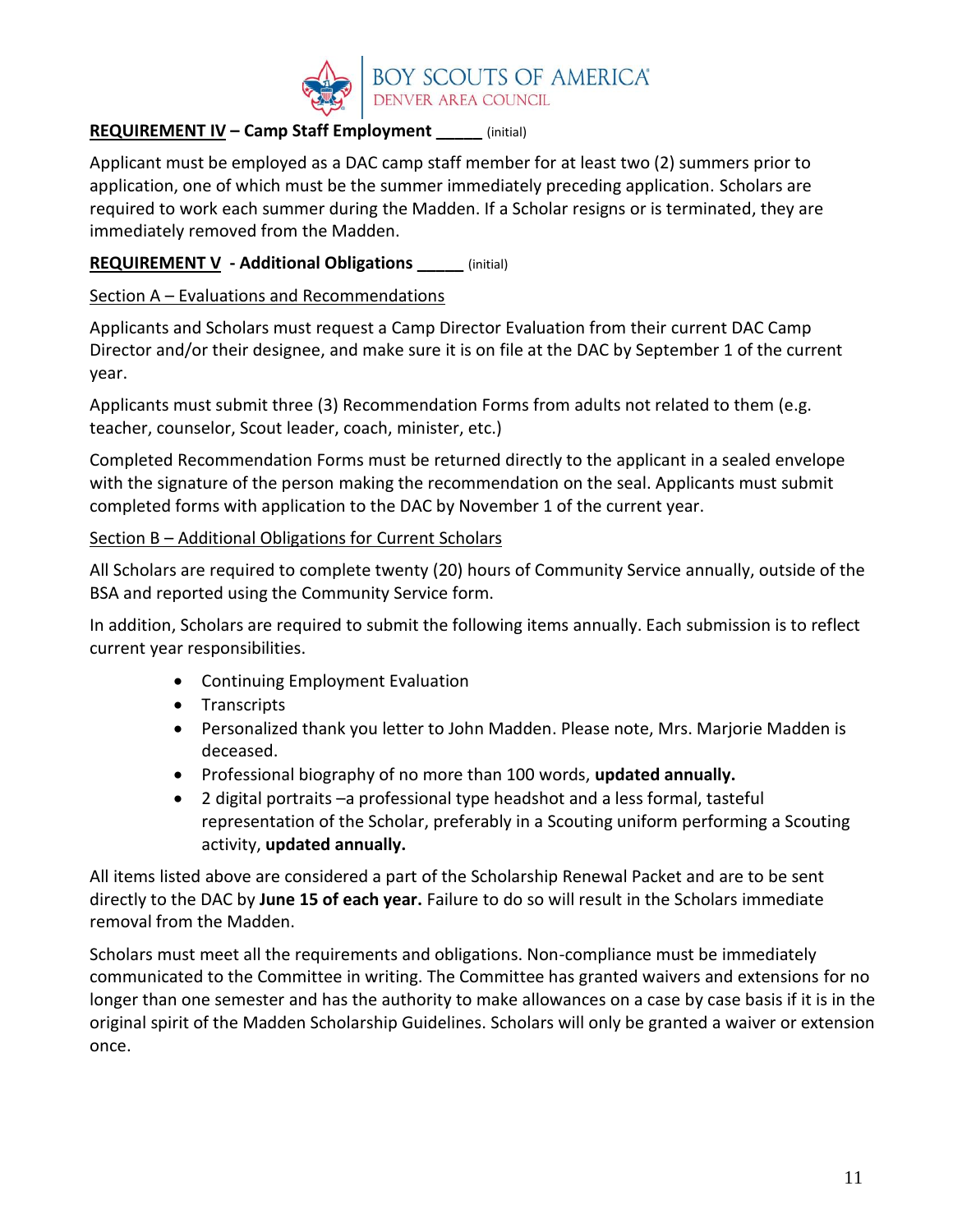

#### **REQUIREMENT VI – Acknowledgements \_\_\_\_\_** (initial)

The DAC is under no obligation to offer Scholars a Camp Staff position or a contract. All summer camp positions are reviewed annually and are competitive in nature.

The Committee reviews and makes necessary adjustments in January for the following academic year. In addition, the DAC and/or the Committee reserves the right to change or modify this program in any manner, effective immediately with or without notice.

The Madden is non-transferable.

The DAC's only obligation is to provide tuition for the Madden within the scope of the aforementioned guidelines. Under no circumstances will the DAC nor the Committee negotiate any matching funds on behalf of the Scholar. Negotiations for any "matching funds" is the responsibility of the Scholar.

#### **A U T H O R I Z A T I O N:**

"In accordance with the scholarship process, I authorize the Denver Area Council, Boy Scouts of America to obtain from my high school, college or university guidance counselor, teachers, and other sources credentials that may be required with this Agreement, including, but not limited to, course grades and official transcripts, standardized test scores, and personal appraisals. I also waive the right of access to the credentials collected that shall be considered confidential, in accordance with the Family Educational Rights and Privacy Act of 1974. As a John and Marjorie Madden Merit Scholarship recipient, I understand that I will be acting as a representative of the Denver Area Council, Boy Scouts of America, and in that capacity, I will be expected to conduct myself in a manner that reflects the very highest standards of honesty, integrity, and character. My signature indicates that I understand this obligation and that all information provided is complete, factually correct, and honestly presented. I also understand that I must comply with all requirements stated in these Guidelines for the academic year of Fall 2021 and Spring 2022."

**I have read and agree to the Madden Scholarship Guidelines in its entirety.**

*Applicant Signature Date*

\_\_\_\_\_\_\_\_\_\_\_\_\_\_\_\_\_\_\_\_\_\_\_\_\_\_\_\_\_\_\_\_\_\_\_\_\_\_\_\_\_\_\_\_\_\_\_\_

*Parent Signature if applicant is under 18 Date*

\_\_\_\_\_\_\_\_\_\_\_\_\_\_\_\_\_\_\_\_\_\_\_\_\_\_\_\_\_\_\_\_\_\_\_\_\_\_\_\_\_\_\_\_\_\_\_\_\_

Updated October 23, 2020

This update supersedes any and all previous versions of the Madden Scholarship Policies and Guidelines.